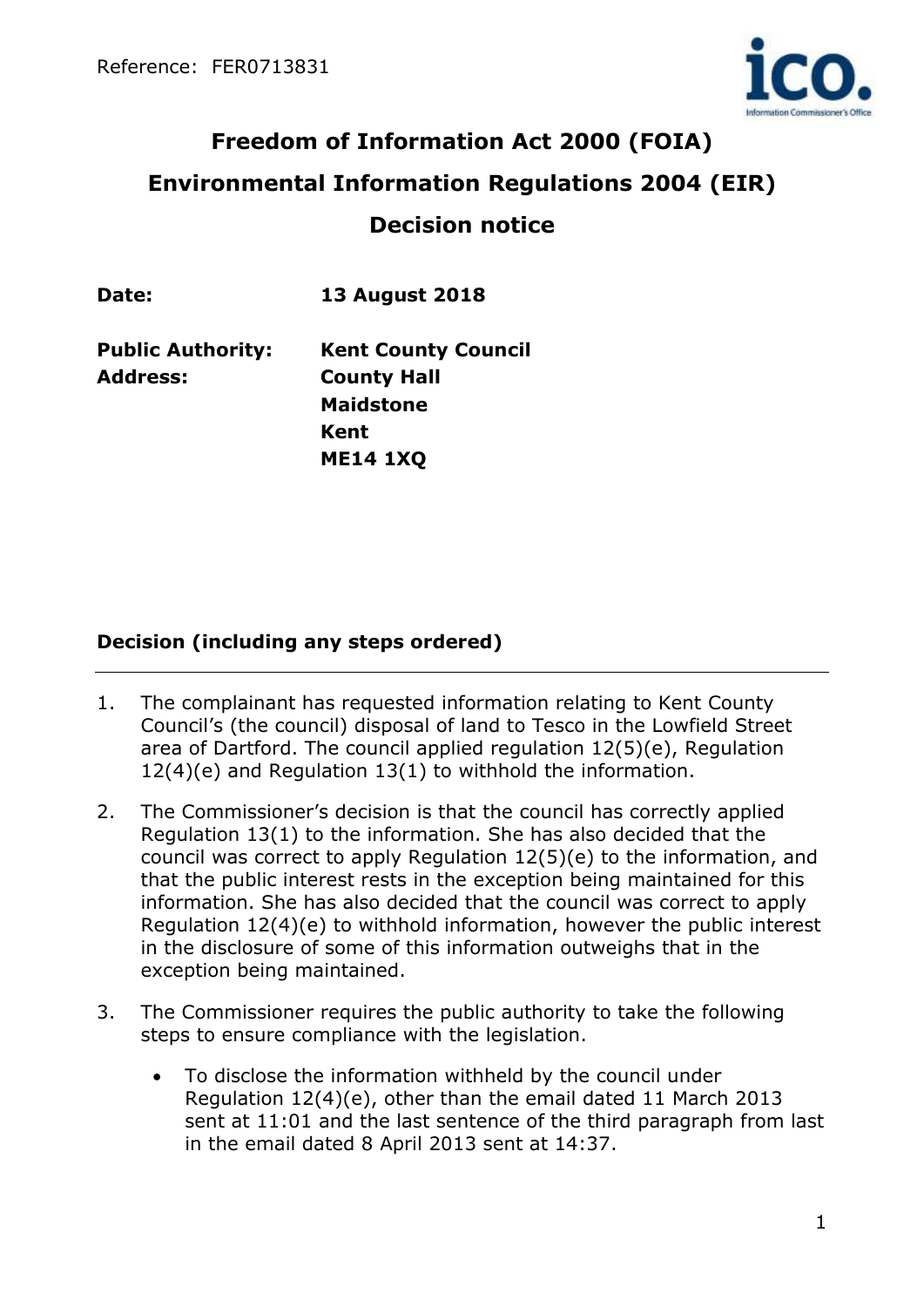

4. The public authority must take these steps within 35 calendar days of the date of this decision notice. Failure to comply may result in the Commissioner making written certification of this fact to the High Court pursuant to section 54 of the Act and may be dealt with as a contempt of court.

## **Request and response**

5. Amongst other requests, On 5 December 2014 the complainant made the following request for information under the FOIA for:

*4. The £350,000 (maximum sum) was for a new build shop unit to be leased to KCC for 99 years at a premium based on the actual construction costs and fees – the latest proposal is not new build – the unit is the ground floor of no. 26 Lowfield Street – an existing building ie there are no construction costs or fees involved."*

- 6. In respect of this the council, at the time, clarified that it understood the complainant to be seeking information concerning the negotiations on an acquisition from Tesco by the council, and contractual obligations relating to this acquisition. This followed the disclosure of information from an earlier related decision notice FER0546440<sup>1</sup>.
- 7. Following the Commissioner's investigation of the council's subsequent application of the exceptions in Regulation 12(5)(e) (commercial confidentiality), and 12(4)(e) (internal communications) to withhold the information a complaint to the Commissioner resulted in decision notice FER0580869 being issued on 16 July 2015. This found that the council was correct to apply the exceptions it had cited<sup>2</sup>.
- 8. On 20 September 2017 the complainant made the following request:

*"The Information Commissioner's Decision Notice dated 16th July 2015* 

 $\overline{a}$ 

<sup>1</sup> [https://ico.org.uk/media/action-weve-taken/decision](https://ico.org.uk/media/action-weve-taken/decision-notices/2014/1042603/fer_0546440.pdf)[notices/2014/1042603/fer\\_0546440.pdf](https://ico.org.uk/media/action-weve-taken/decision-notices/2014/1042603/fer_0546440.pdf)

<sup>2</sup> [https://ico.org.uk/media/action-weve-taken/decision](https://ico.org.uk/media/action-weve-taken/decision-notices/2015/1432130/fer_0580869.pdf)[notices/2015/1432130/fer\\_0580869.pdf](https://ico.org.uk/media/action-weve-taken/decision-notices/2015/1432130/fer_0580869.pdf)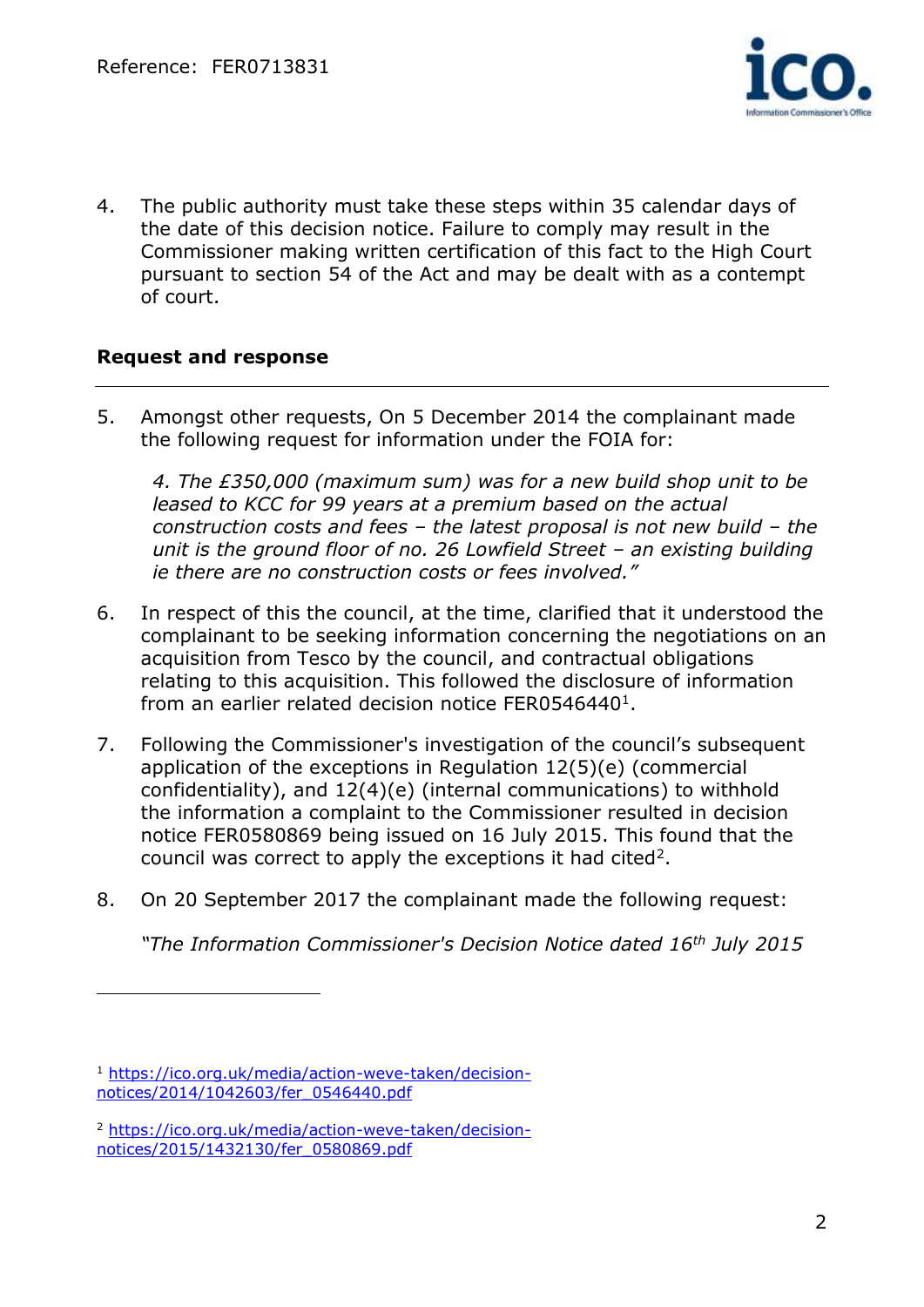

*upheld the Council's view i.e. not to release the information requested on the grounds of confidentiality and of possible harm to commercial* 

*interests, because the Council was in on-going negotiations with Tesco at the time of the request.*

*Over two years later the negotiations should have been concluded; please let me know where the Council has published the details and outcome of the negotiations, which should answer question 4 of the FOI request."*

- 9. The council responded on 20 November 2017 and refused the request on the basis that Regulations  $13(1)$ ,  $12(5)(e)$  and  $12(4)(e)$  were applicable.
- 10. Following an internal review the council wrote to the complainant on 16 January 2018. It provided further information but maintained its position that some information was exempt under the exceptions it had cited.

## **Scope of the case**

- 11. The complainant contacted the Commissioner on 29 September 2017 to complain about the way his request for information had been handled. He argues that as Tesco's had now pulled out of the agreement and other buyers were now in place, the circumstances under which the council had refused his request of 2016 had now changed and the information should therefore be disclosed.
- 12. The Commissioner considers that the complaint is that the council was not correct to apply the exceptions it has to withhold the information from disclosure. The withheld information includes some information which is personal data relating to third parties, a paragraph from one document relating to the councils strategy in approaching negotiations with Tesco and a chain of internal emails withheld under Regulation  $12(4)(e)$ .

## **Reasons for decision**

## Regulation 13(1)

13. Regulation 13(1) of the EIR states that information is exempt from disclosure if it constitutes the personal data of a third party and its disclosure under the Act would breach any of the data protection principles or section 10 of the Data Protection Act 1998 ('the DPA').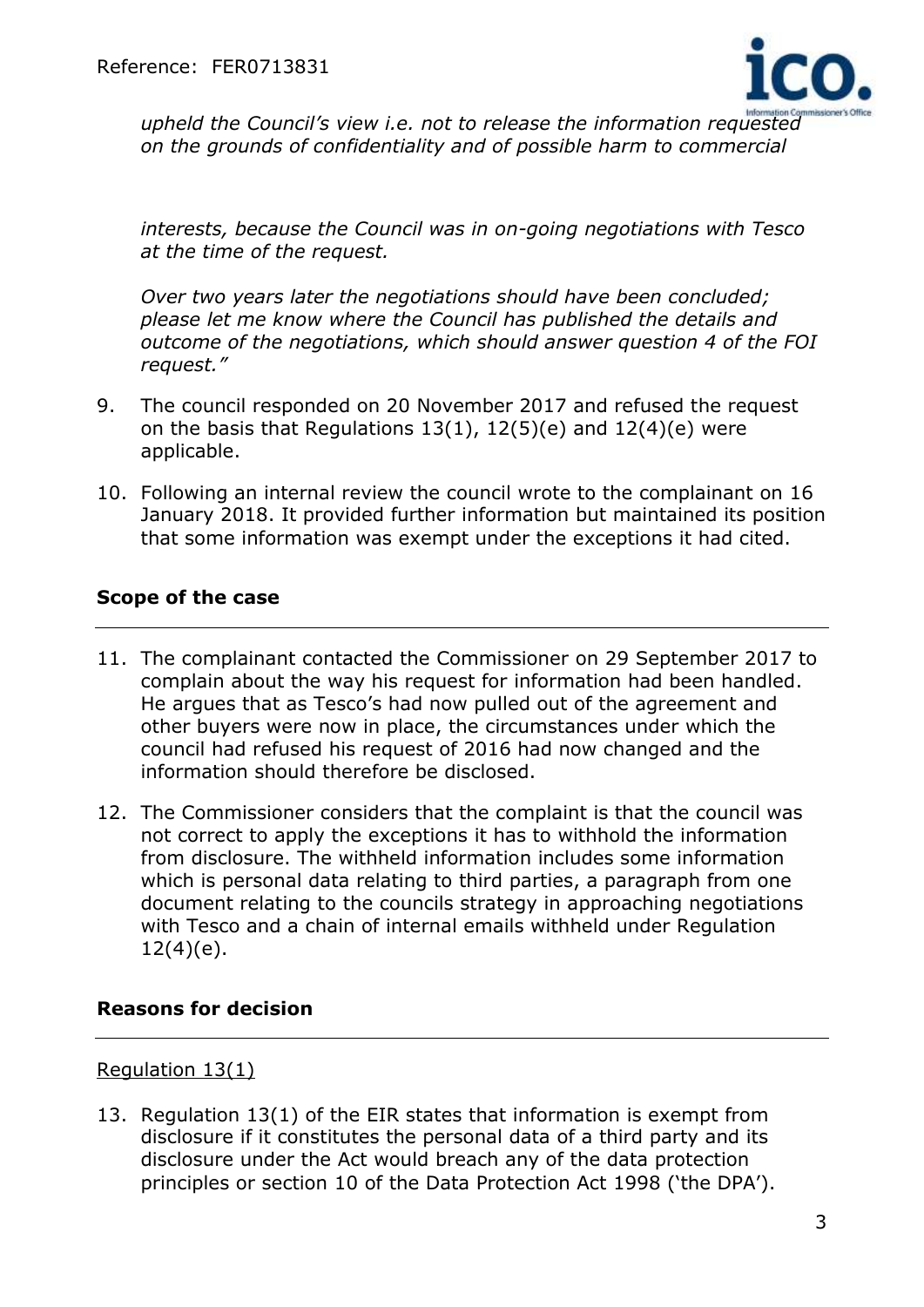Reference: FER0713831

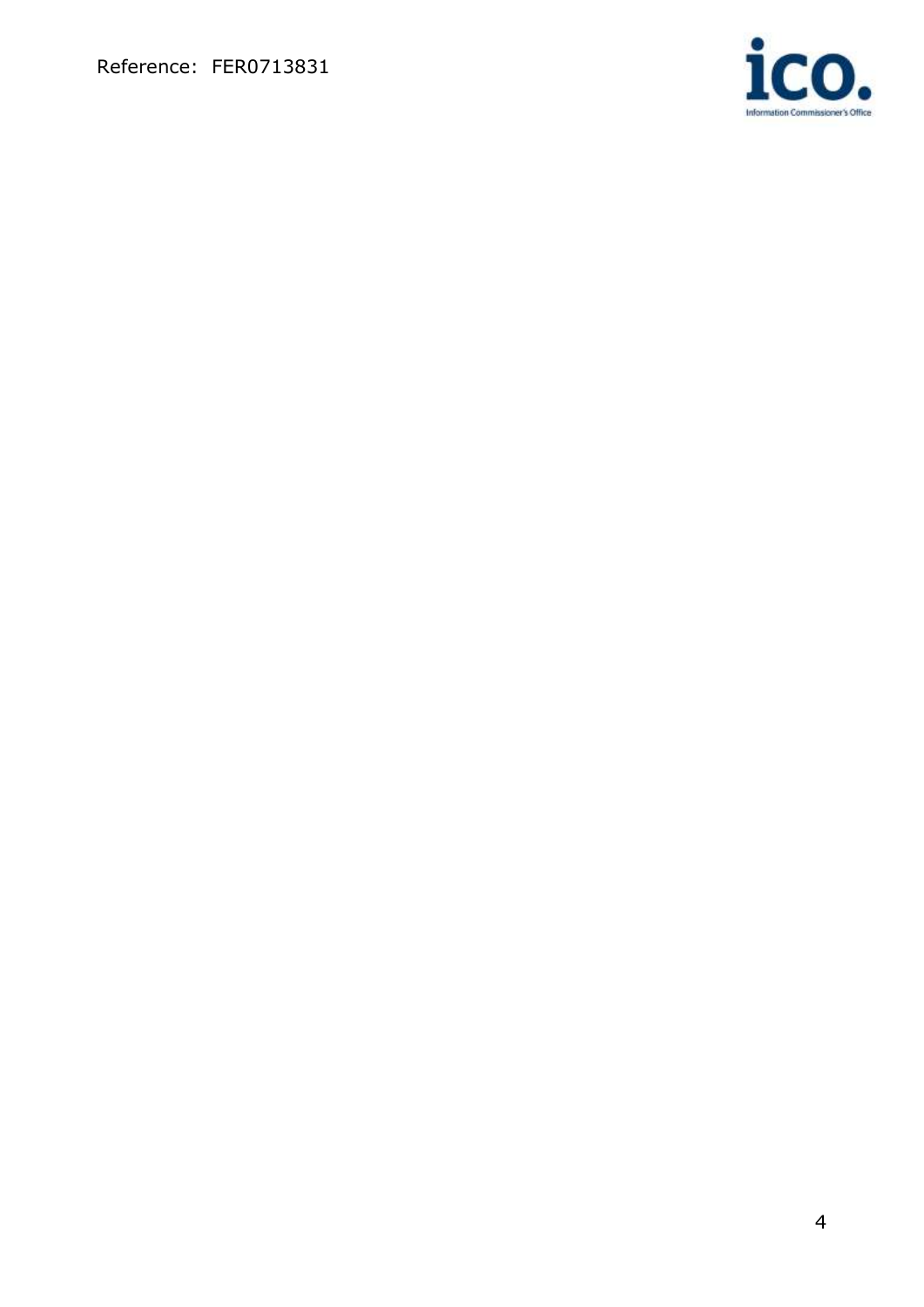

- 14. The council provided its arguments in respect of the application of Regulation 13(1) in terms of the Data Protection Act 2018. However given that the request for information was received and the council exempted personal data prior to this legislation being brought into force, the correct legislation for the council to consider the application of the exception was the Data Protection Act 1998 (the DPA).
- 15. Nevertheless the council's submission to the Commissioner provided sufficient details of their reasoning when applying the exception, and the arguments are of such a similar nature, that the Commissioner has been able to transfer the arguments across to consider the application of the exception under the correct legislation for this case in this instance.
- 16. In order to rely on the exception provided by Regulation 13(1), the requested information must constitute personal data as defined by the DPA. Section 1 of the DPA defines personal data as follows:

*""personal data" means data which relate to a living individual who can be identified –*

- *(a) from those data, or*
- *(b) from those data and other information which is in the possession of, or is likely to come into the possession of, the data controller, and includes any expression of opinion about the individual and any indication of the intentions of the data controller or any other person in respect of the individual."*
- 17. Secondly, and only if the Commissioner is satisfied that the requested information is personal data, he must establish whether disclosure of that data would breach any of the data protection principles under the DPA. The Commissioner notes in this case that the council said that disclosure would breach the first data protection principle.

## Is the information personal data?

- 18. The council has applied Regulation 13(1) to the names and identities of some individuals in correspondence between Tesco's, the council and the council's agents. It has also withheld the mobile numbers of its own staff.
- 19. It has also applied the exception to small amount of information which it considers to be 'special category' information under the Data Protection Act 2018 relating to one of its employees. Having considered this information the Commissioner is satisfied that the information falls within the definition of sensitive personal data defined in schedule 2(e) of the DPA 1998.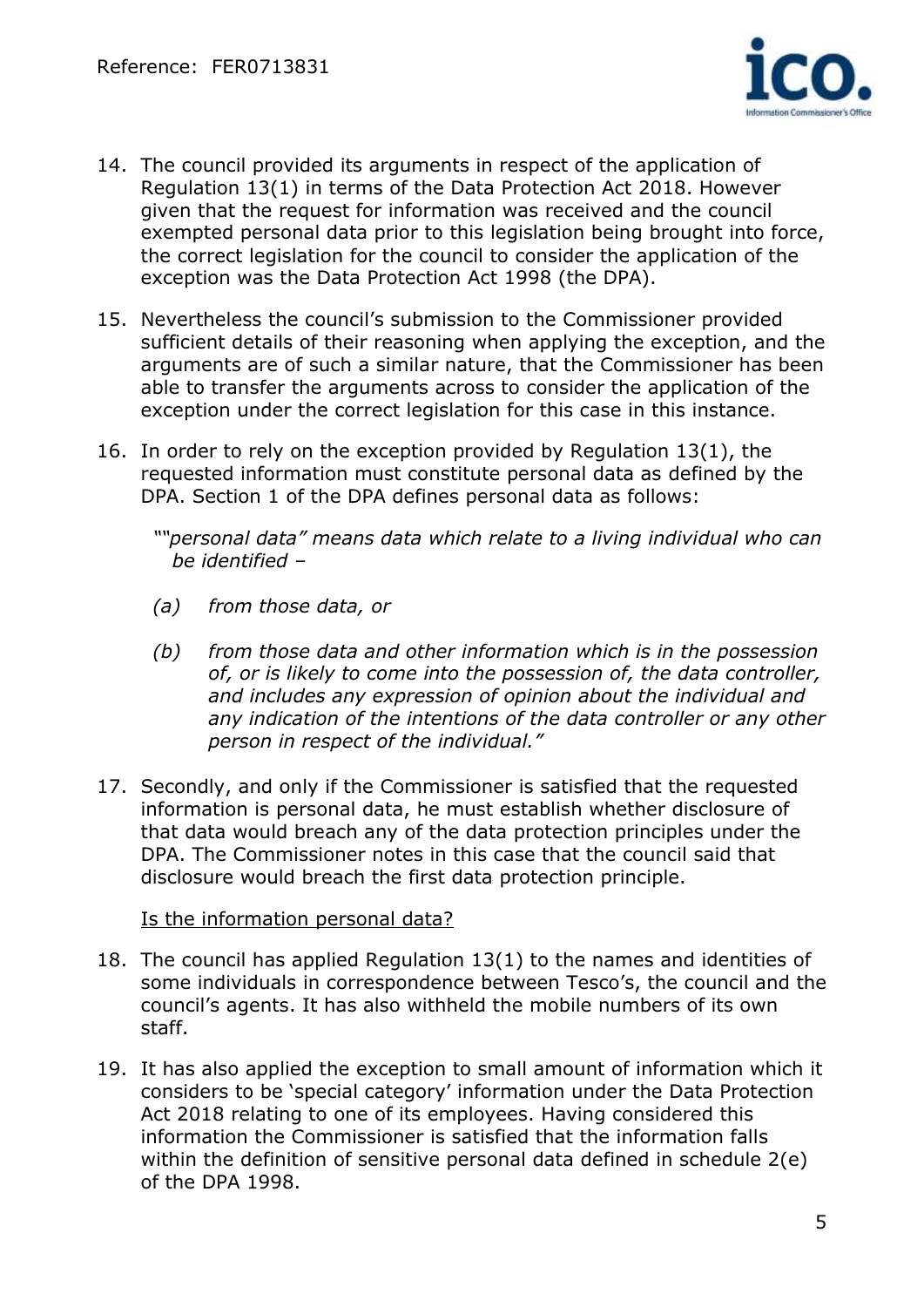

20. Based upon her consideration of the information exempted by the council under Regulation 13(1), the Commissioner is satisfied that the information is personal data for the purposes of the DPA 1998.

Does the disclosure of the information contravene any of the data protection principles?

- 21. The council argues that a disclosure of the personal data would breach the requirements for fair, lawful and transparent processing under the DPA 2018. Effectively, for the purposes of this case, the Commissioner is able to consider these same arguments under the first data protection principle of the DPA 1998.
- 22. The first data protection principle states that:

*"Personal data shall be processed fairly and lawfully and, in particular, shall not be processed unless –*

- *(a) at least one of the conditions in schedule 2 is met, and*
- *(b) in the case of sensitive personal data, at least one of the conditions in Schedule 3 is also met."*
- 23. In deciding whether disclosure of this information would be unfair, the Commissioner has taken into account the nature of the information, the reasonable expectations of the data subjects, and the consequences of disclosure on those data subjects and balanced the rights and freedoms of the data subjects with the legitimate interests in disclosure.

## Nature of the information and reasonable expectations

- 24. The information is the identities and contact details of the council's agents and Tesco's staff, redacted from correspondence over the negotiations regarding Tesco's purchase of a property. The identities of council staff themselves have not been withheld.
- 25. The council argues that it has no consent to disclose the details of these individuals, and that the individuals would have no expectation that their identities would be disclosed to the public in relation to the negotiations.
- 26. It accepts that it is probable that if an internet search were to be carried out then some of the identities of individuals might be able to be found in association with their employment, but considers that this would not link them to the negotiations over the Tesco agreement, nor the associations with the opinions and advice they provide within the correspondence.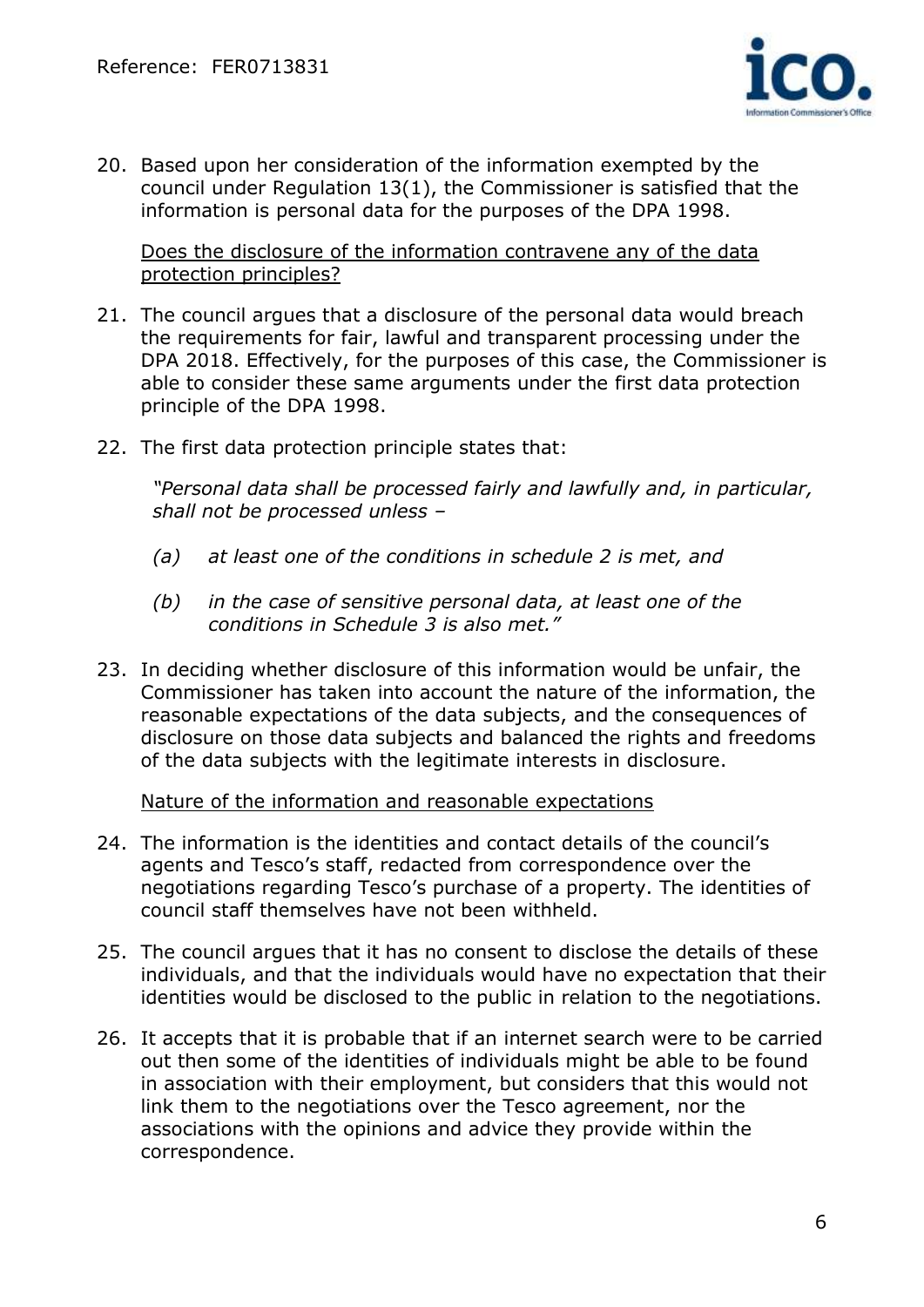

- 27. The council also argues that employees of its agents and Tesco's employees do not work for a public authority, and that they would therefore have less of an expectation that their identities would be disclosed within the context of the documents falling within the scope of this request.
- 28. The council disclosed the vast majority of the body of the correspondence, including opinions and advice in order to be transparent about the process it went through during the course of the negotiations. For this reason the council also argues that it is not necessary for the identities of individuals to be disclosed in order to understand the process and course of the negotiations it went through.
- 29. The council has also withheld mobile phone contact details relating to its own employees. The Commissioner considers that to disclose this personal contact information to the public at large would not fall within the expectations of these individuals as it would mean that they could be contacted directly by any members of the public not directly related to their current or past work with the council, even outside of working hours.
- 30. Having considered the information the Commissioner is satisfied that the individuals would not expect that their identities would be disclosed in the context of the disclosure of this information relating to this request.
- 31. Tesco's employees and agents do not work for a public authority and would have little, or no, expectation that their details might be disclosed in response to an EIR or an FOI request to a public authority with which they were undertaking negotiations or advising upon negotiations. Whilst they may expect that some information relating to the negotiations might need to be disclosed in order for the council to be transparent about its actions, this would not extend to an expectation that their identities would be disclosed along with the opinions and advice they provided during the negotiations.
- 32. Similarly, although council agents might have a stronger expectation that their identities might need to be disclosed where this is necessary in order to provide context or make decisions taken by the council transparent and the council accountable, this is not necessary in the context of this particular request and the information caught within its scope.
- 33. The Commissioner is therefore satisfied that individuals would have no expectation that their identities would be disclosed in response to this request.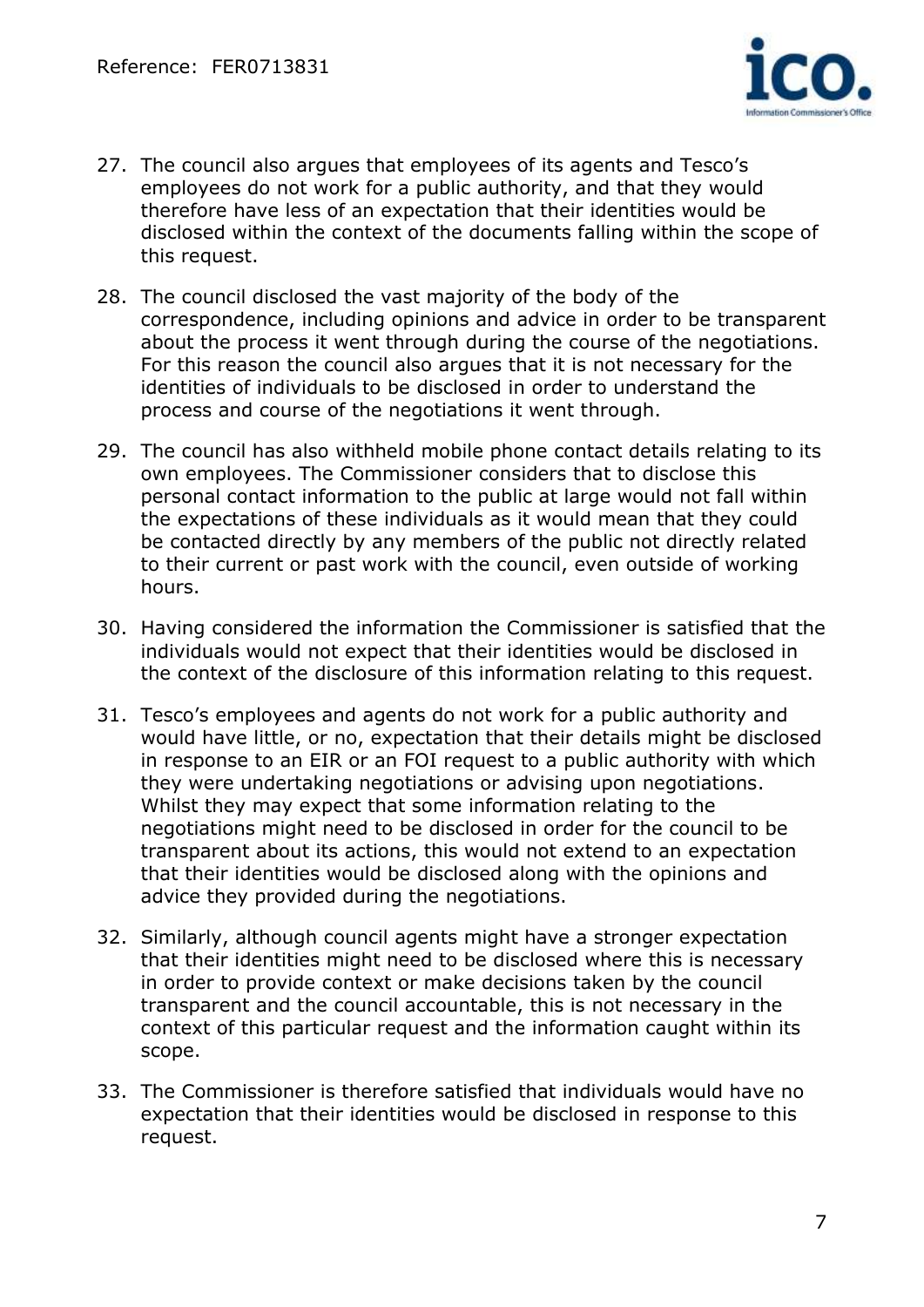

#### Consequences of disclosure

- 34. In order to assess the impact of the consequence of disclosure on whether disclosure would be fair, it is necessary to consider whether disclosure of the information would cause unwarranted damage or distress to the data subjects.
- 35. The Commissioner considers that the disclosure would associate advice and opinions provided during the course of the negotiations to the individuals. She considers that the main consequence of a disclosure of the identities of the individuals would therefore be a general loss of privacy for individuals who are not employees of the council.
- 36. As regards the disclosure of mobile phone numbers of the council employees, as information disclosed under the Act is considered to be to the whole world, the Commissioner must take into account the possibility that the disclosure would lead to an increase in them receiving unwanted calls during and after their working hours.

Balancing the rights and freedoms of the data subjects with the legitimate interests in disclosure

- 37. Having considered the above, the Commissioner notes that it is not necessary for the council to disclose the identities of the individuals in order for members of the public to be able to make sense of, and understand the details of the correspondence and/or the negotiations.
- 38. A disclosure of the identities of the individuals would only create a negligible increase in the transparency surrounding the negotiations. This point is the most important aspect of the disclosure of the information as it allows greater transparency and scrutiny over the council's actions. This information has already been disclosed. She therefore considers that the legitimate interest of the public in the disclosure of the identities of the individuals within the information is relatively low.
- 39. The Commissioner therefore considers that any disclosure would be unwarranted as regards the individuals' rights and freedoms, and particularly in respect of their expectations of privacy. The Commissioner therefore considers that a disclosure of this information would not comply with the first data protection principle.
- 40. The Commissioner has also decided that it would not be fair to disclose the mobile phone numbers of its own employees.
- 41. The Commissioner's decision is therefore that the council was correct to apply Regulation 13(1) to this information.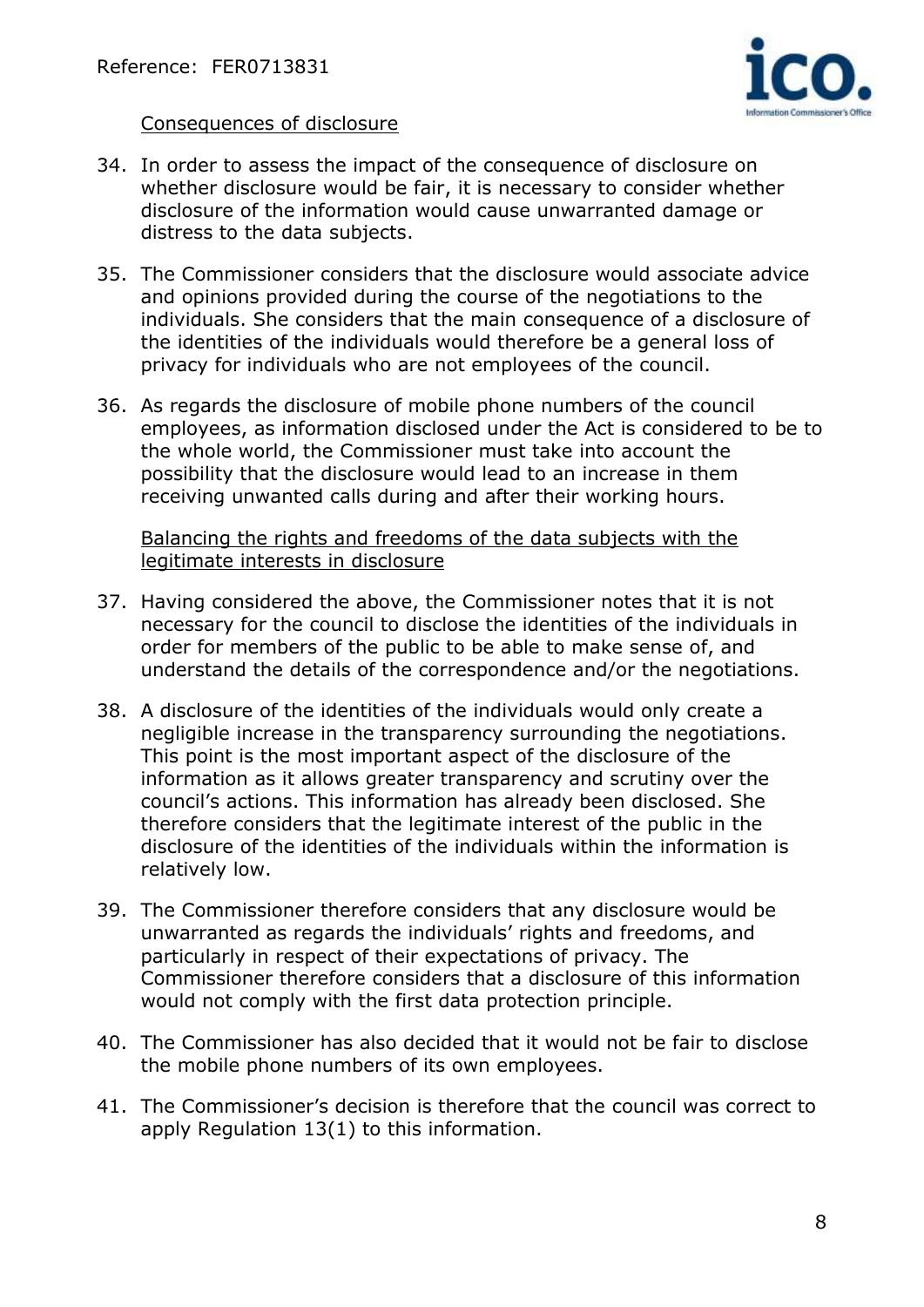

## Sensitive personal data

- 42. As regards the information which falls within the definition of sensitive personal data falling within the scope of this request, the Commissioner notes that the information relates to circumstances surrounding the private life of an individual and its disclosure would have no bearing on the transparency of the negotiations.
- 43. Where sensitive personal data is concerned, the first data protection principle requires that processing should be fair and lawful, and that at least one of the conditions in both Schedule 2, and schedule 3 of the DPA 2018 are met.
- 44. The individual would have no expectation that this private information would be disclosed in the event of an FOI request. The consequence of a disclosure of this information is that sensitive personal data relating to her would be disclosed infringing on her privacy.
- 45. The Commissioner also considers that none of the conditions set out in Schedule 3 of the Act are applicable to allow the disclosure of this information.
- 46. The Commissioner's decision is therefore that the council was correct to apply Regulation 13(1) to this information.

## Regulation 5(3)

- 47. The council withheld a small amount of information on the basis it is personal data relating to the applicant (the complainant). It informed him that that was the case and asked him to make a subject access request for this information if he wishes the council to consider it for disclosure. The Commissioner is not aware whether he has done so or not.
- 48. Regulation 5(3) provides that:

*"To the extent that the information requested includes personal data of which the applicant is the data subject, paragraph (1) shall not apply to those personal data."*

49. Having considered this information, the Commissioner is satisfied that it is personal data relating to the applicant for the information. The council was therefore correct to withhold the information under Regulation 5(3),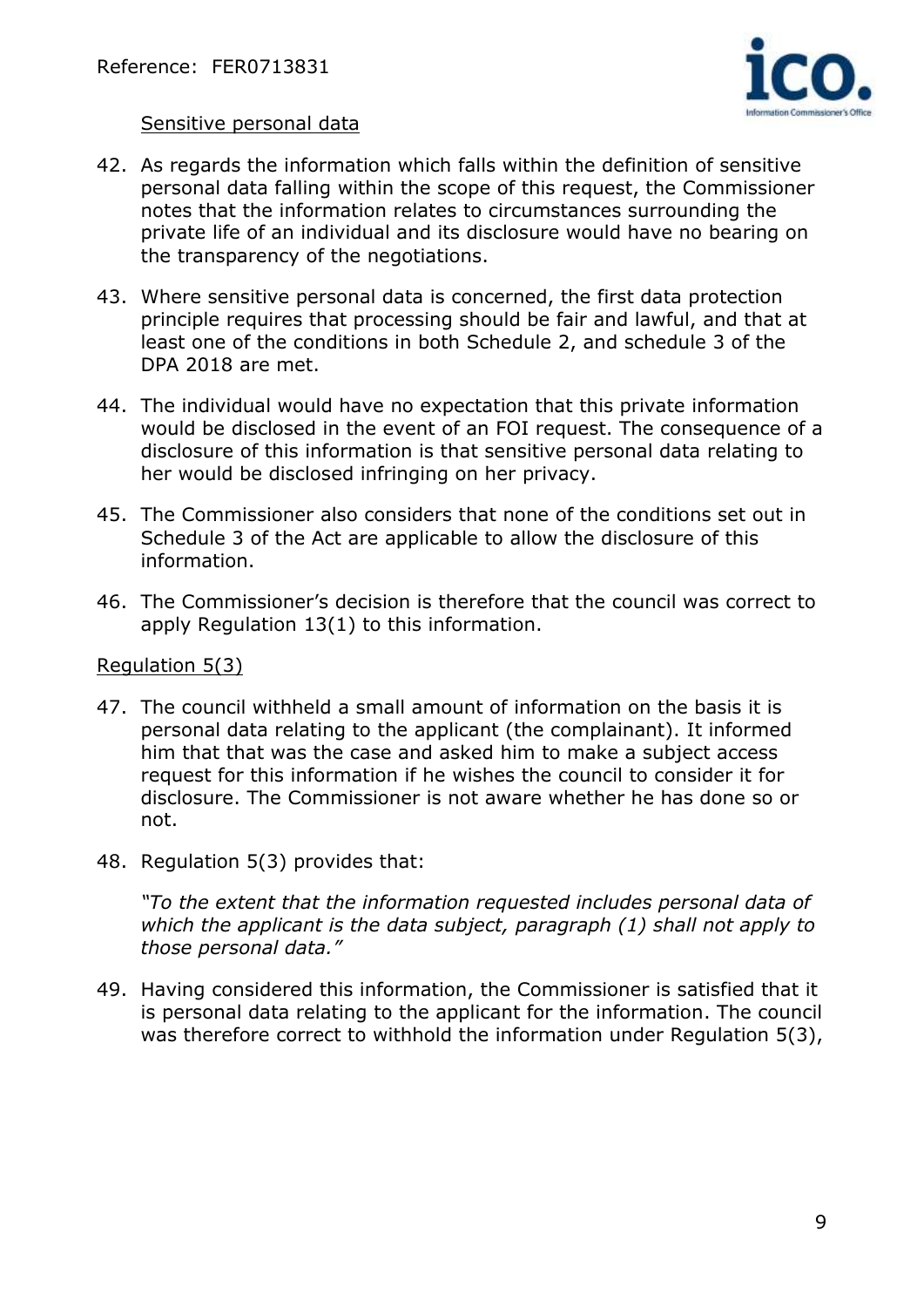

## Regulation 12(5)(e)

50. The council applied Regulation 12(5)(e) to withhold one section of one document from disclosure. Regulation 12(5)(e) provides that a public authority may refuse to disclose information to the extent that its disclosure would adversely affect –

*"the confidentiality of commercial or industrial information where such confidentiality is provided by law to protect a legitimate economic interest;"*

- 51. The Commissioner considers that in order for this exception to be applicable, there are a number of conditions that need to be met. She has considered how each of the following conditions apply to the facts of this case:
	- a. Is the information commercial or industrial in nature?
	- b. Is the information subject to confidentiality provided by law?
	- c. Is the confidentiality provided to protect a legitimate economic interest?
	- d. Would the confidentiality be adversely affected by disclosure?
- 52. The Commissioner has considered whether the withheld information satisfies the conditions above.
- 53. The council argues that the withheld information relates to its negotiating strategy.

Is the information commercial or industrial in nature?

- 54. The Commissioner considers that for information to be commercial or industrial in nature, it will need to relate to a commercial activity either of the public authority concerned or a third party. The essence of commerce is trade and a commercial activity will generally involve the sale or purchase of goods or services for profit.
- 55. As with the previous decision notices to which this case relates, the focus of the withheld information is on the sale of the Adult Education Centre and car parks of the East side of Lowfield Street, Dartford. The withheld information relates to the strategies which the council used to ensure it could obtain the best possible outcome for it from the negotiations.
- 56. Having considered the council's submissions and referred to the withheld information, the Commissioner is satisfied that the withheld information relates to a commercial transaction, namely the disposal of land and contractual requirements relating to this disposal. This element of the exception is therefore satisfied.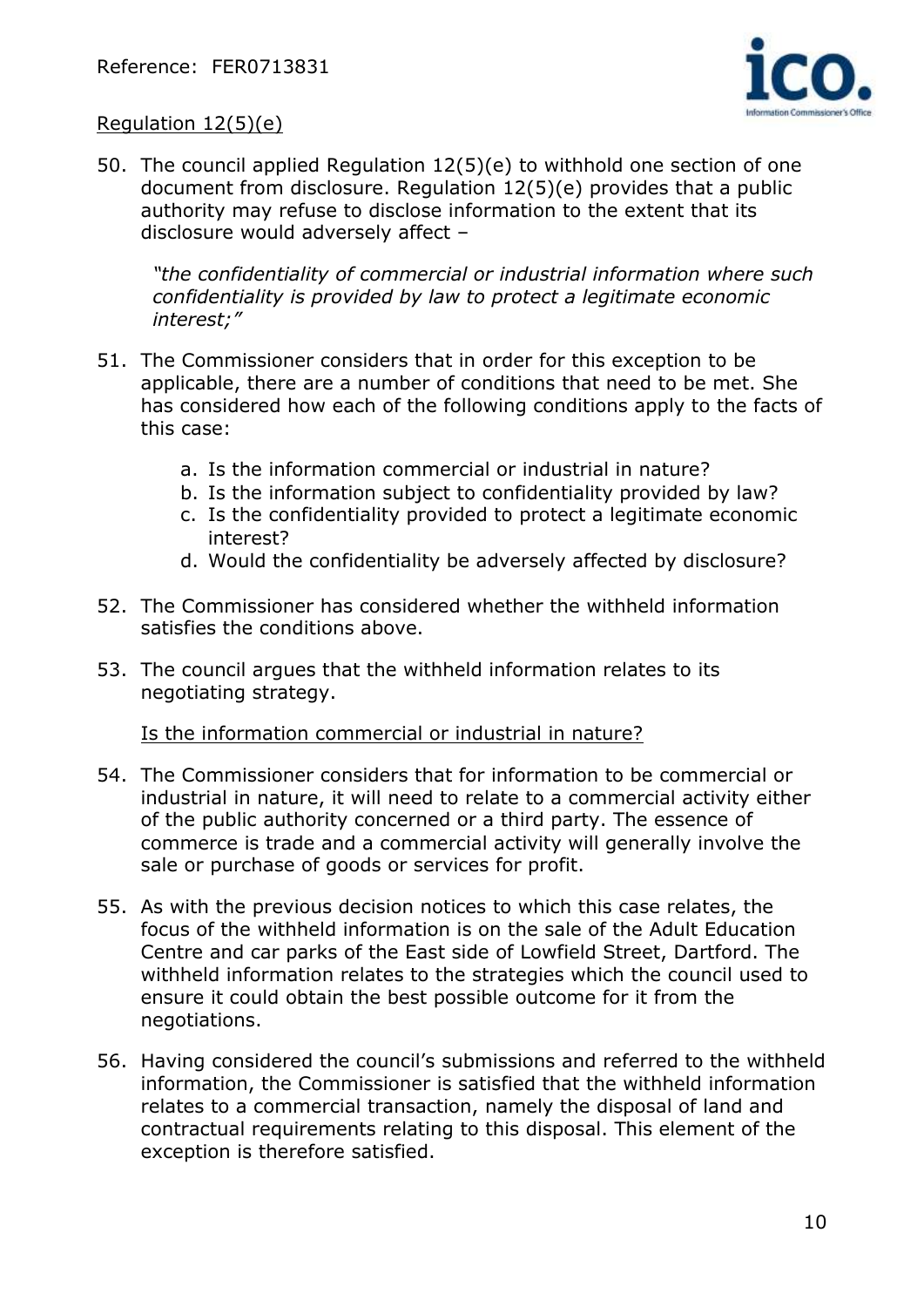

## Is the information subject to confidentiality provided by law?

- 57. In contrast to the section 41 exemption under FOIA, there is no need for public authorities to have obtained the information from another party. The exception can cover information obtained from a third party, or information jointly created or agreed with a third party, or information created by the public authority itself. The exception will protect confidentiality owed by a third party in favour of a public authority, as well as confidentiality owed by a public authority in favour of a third party.
- 58. The Commissioner considers that confidence can be explicit or implied, and may depend on the nature of the information itself, the relationship between the parties, and any previous or standard practice regarding the status of information.
- 59. For purely internal information, the question will be whether the employees of the public authority are under an obligation of confidence imposed by the common law, contract, or statute. In this case the question surrounds the application of the common law duty of confidence.
- 60. In common law, following the case of *Coco v Clark [1969] RPC 41, w*hen determining if disclosure would constitute a breach of confidence, the Commissioner considers that an authority will usually need to consider;
	- whether the information has the quality of confidence,
	- whether it was imparted in circumstances importing an obligation of confidence, and
	- whether disclosure would be an unauthorised use of the information to the detriment of the confider.
- 61. The council considers that the information has the necessary quality of confidence because it is not trivial and is not otherwise not in the public domain. It argues that its disclosure would reveal its negotiating tactics and strategies when addressing acquisitions or disposals of this nature, thereby providing other parties in negotiations with a commercial advantage as they would be forewarned of the strategies which the council sometimes employs to obtain the best outcome for it in relevant situations.
- 62. The Commissioner agrees with the council's analysis of the withheld section of information and has therefore decided that the information does have the necessary quality of confidence.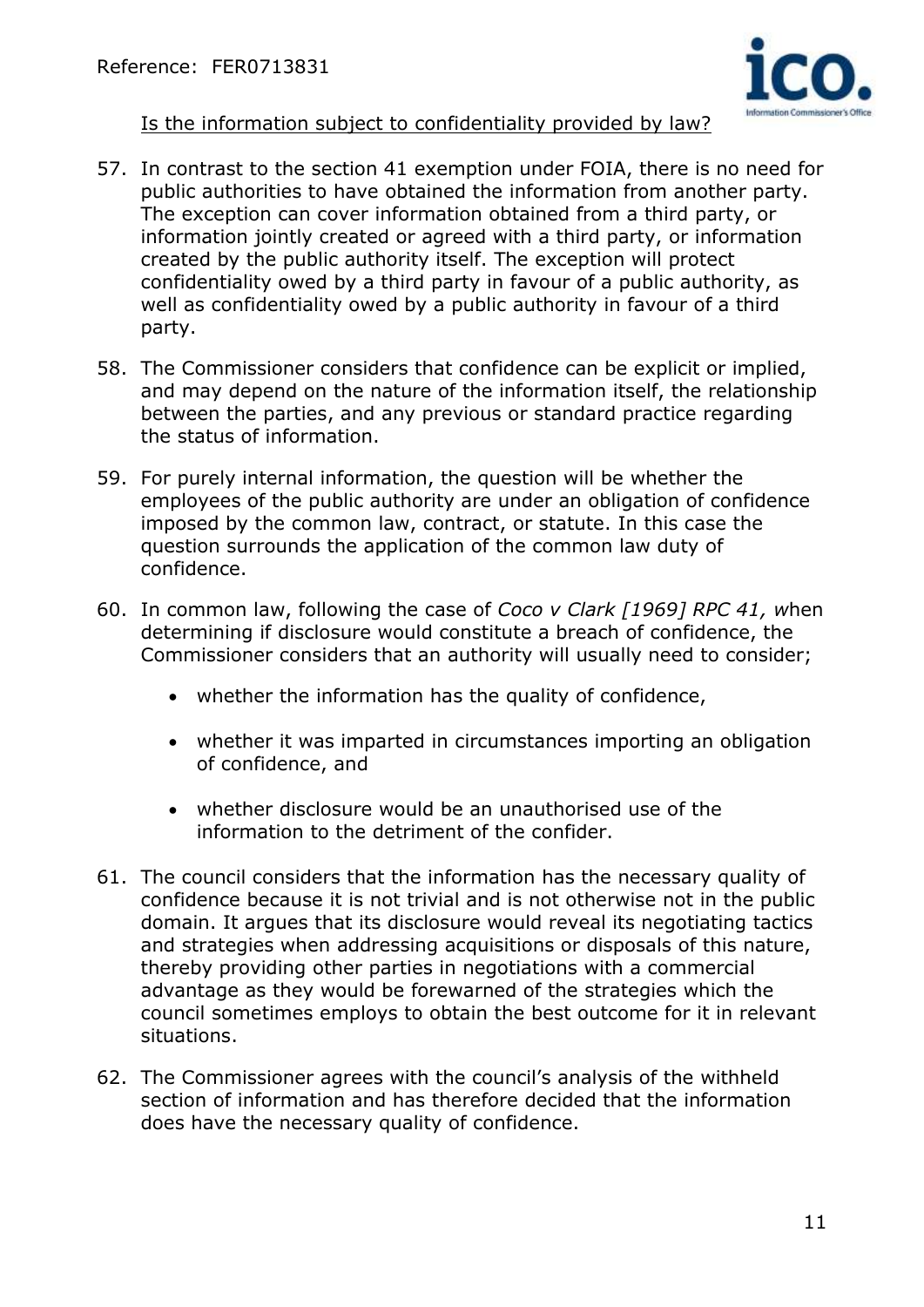

- 63. Secondly the Commissioner has considered whether the information has the necessary obligation of confidence. Employees of the council who were provided with, or took part in the negotiations, and those employees who are aware of the contents of the withheld section of information would be aware that a disclosure of this information without due authority would be likely to cause a significant detriment to the council in respect of its approach to negotiations.
- 64. The Commissioner is satisfied that employees who are aware of the information would understand therefore that their knowledge is due to their work with the council and that they could be sanctioned if they to disclose the information without due authority to do so. They would understand that they hold this information under a duty of confidence to the council. The Commissioner therefore considers that the information has the necessary obligation of confidence.

Is the confidentiality provided to protect a legitimate economic interest?

- 65. The Commissioner considers that to satisfy this element of the exception disclosure would have to adversely affect a legitimate economic interest of the person the confidentiality is designed to protect. In the Commissioner's view it is not enough that some harm might be caused by disclosure. The Commissioner considers that it is necessary to establish on the balance of probabilities that some harm *would* be caused by the disclosure.
- 66. The council has argued that disclosure of the information would result in harm to its own legitimate economic interests. It said that although the negotiations over this particular property have now ended the section of information it has withheld relates to strategies and negotiation tactics which it uses more widely than in this particular instance. It argues therefore that a disclosure of this information would provide parties it is negotiating with in the future an insight into one of its tactics when approaching such negotiations, and that this would be detrimental to its ability to conduct negotiations and achieve the best possible outcome.
- 67. The council says that it negotiates in many commercial transactions involving land to endeavour to obtain best value. It said that the tactics used would be utilised by the council in similar circumstances in order to achieve the best outcome when disposing of land, and if this information were to be disclosed it would lead to future negotiating parties holding the upper hand by having prior knowledge of the position or options that the council would take during the negotiations with them. It said that negotiation strategy and tactics form a critical part of its engagements in negotiations and, whilst it can be specific to a case, organisations will often employ similar principles over and over again.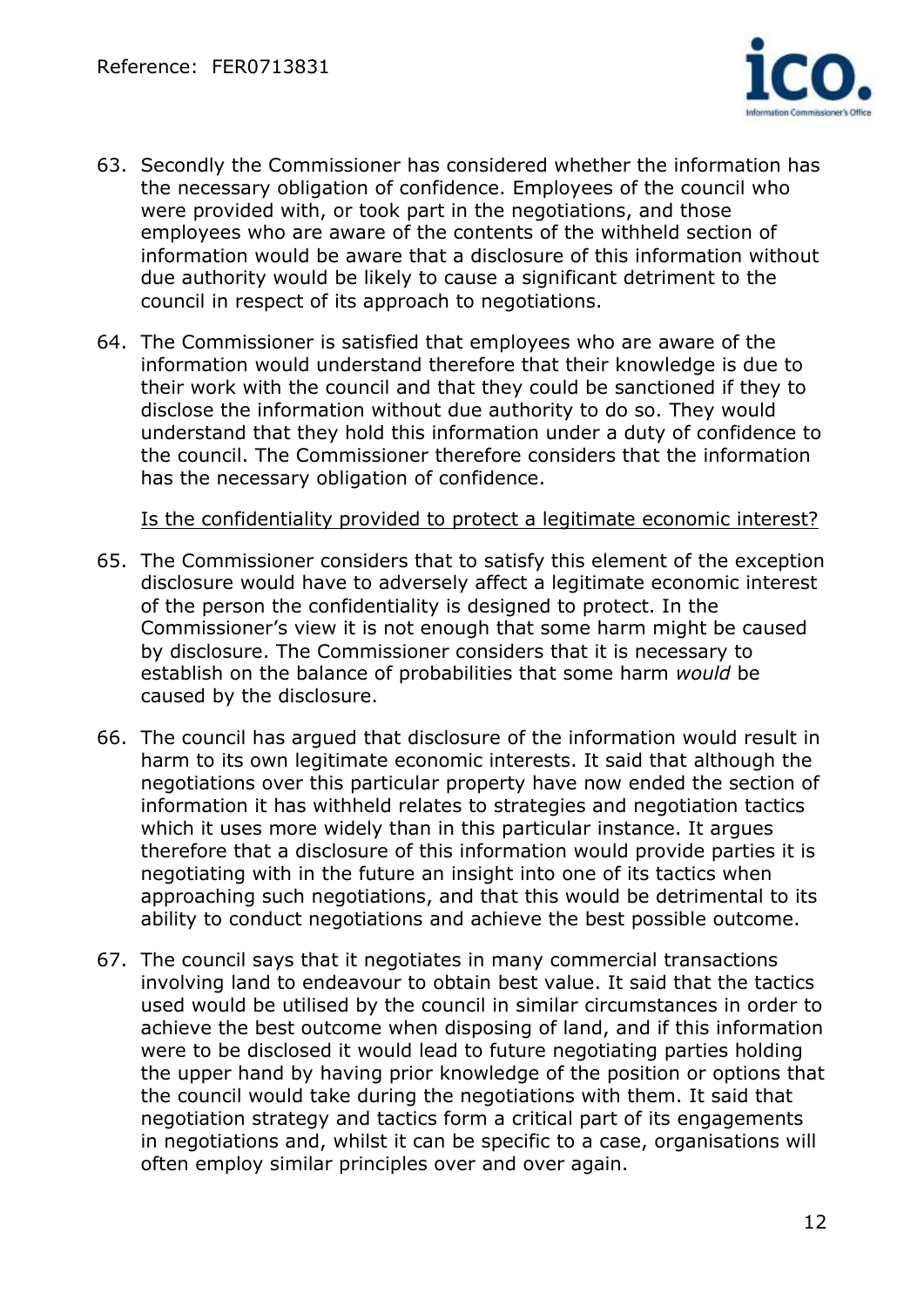

- 68. It therefore considers that its strategies in approaching these negotiations may be used again in similar circumstances if it is appropriate to do so. It therefore argues that a disclosure in this case would provide forewarning to other parties that the council may employ similar approaches to their negotiations with them, potentially allowing these parties to prepare countering tactics to this approach.
- 69. Having considered the above, the Commissioner is satisfied that a disclosure of the information would highlight a tactic used by the council in these negotiations which might well be employed by it in similar circumstances, and that the circumstances which occurred here are likely to occur in the future. She is satisfied that a disclosure of this tactic may lead parties considering negotiations with the council to change their negotiation strategy when approaching the council as a result of this disclosure.
- 70. The Commissioner's decision is therefore that confidentiality is in place to protect the legitimate economic interests of the council.

Would the confidentiality be adversely affected by disclosure?

- 71. As the first three elements of the test have been established, the Commissioner is satisfied that disclosure into the public domain would adversely affect the confidential nature of that information by making it publicly available and would consequently harm the legitimate economic interests of the council. She therefore concludes that the exception at regulation 12(5)(e) is engaged in respect of the withheld information and has gone on to consider whether in all the circumstances of the case the public interest in maintaining the exception outweighs the public interest in disclosure of the requested information.
- 72. The test, set out in Regulation 12(1)(b), is whether in all the circumstances of the case, the public interest in maintaining the exception outweighs the public interest in disclosing the information.
- 73. When carrying out the test there is a presumption towards the disclosure of the information as set out in Regulation 12(2).

#### The public interest in the information being disclosed

- 74. The council outlined the public interest factors it had identified in the disclosure of the information:
	- To promote transparency.
	- Accountability in spending public money, protecting the public purse.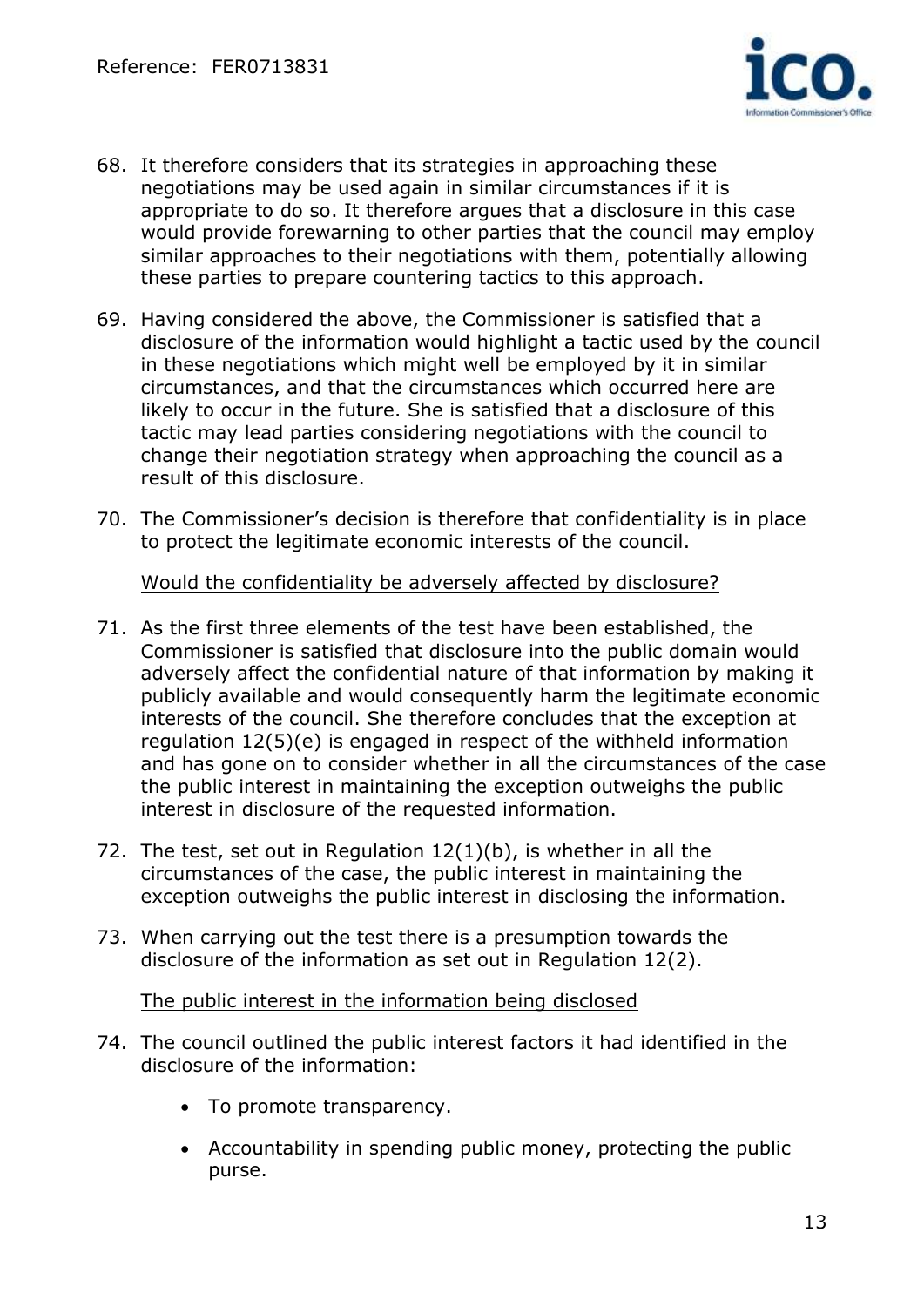

- To create greater public awareness and understanding of environmental matters.
- To encourage more effective public participation in environmental decision making.
- 75. The central public interest in the disclosure of the information relates to creating greater transparency on the way the council approached its negotiations with Tesco over the site.
- 76. A disclosure of the information would highlight the council's strategy when approaching the negotiations. It would allow greater scrutiny of how it approaches land deals to ensure it is placed in the best position to obtain best value in relevant situations. There is a public interest in information such as this being disclosed as it relates to the use of public money and financial decision making, and also the way in which the council may approach land deals in similar circumstances.
- 77. The council also identified the public interest in creating greater awareness and understanding of environmental matters and in encouraging more effective public participation in environmental decision making.

The public interest in the exception being maintained.

- 78. The central public interest in the exception being maintained has been identified by the council as:
	- Disclosure would undermine the council's ability to commercially negotiate deals with land owners, as the land owners would have the upper hand in any deal if they already knew the tactics that the council would utilise in negotiations.
	- The inability to obtain best value deals for the public purse in negotiations.
- 79. The Commissioner has considered the public interest in allowing the council to approach negotiations on a level playing field. A disclosure of information which might allow its negotiating partners to identify strategies which the council may employ in specific situations would potentially allow them to take steps to undermine, or counter the council's strategy. This would ultimately have a negative effect upon the council's ability to negotiate best value in its deals.
- 80. This would impact upon the public purse, and the council's resources which could be otherwise used to provide other public functions or services.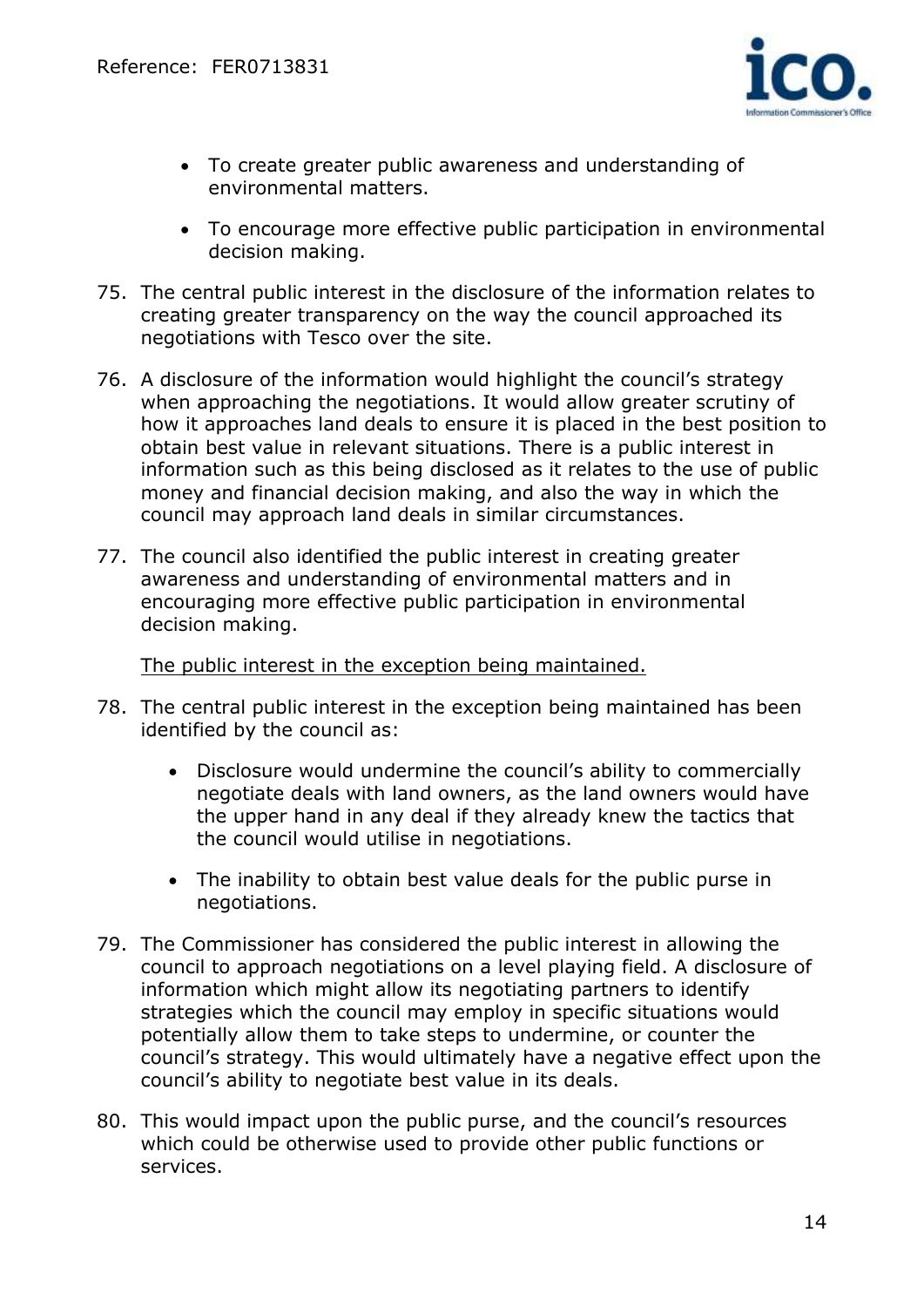

#### Conclusion of the public interest test.

- 81. In balancing the above the council considered the factors in favour of disclosure and acknowledges that the public interest in people knowing what local authorities are doing in relation to the spending of public money and resources. It said that for this reason it disclosed the majority of the information in response to the request where it would not otherwise have an adverse effect upon the council's position. However it said that it was of the view that the public interest in disclosure of its negotiating strategy and internal discussions is substantially outweighed by the commercial damage which would be caused by that disclosure.
- 82. The Commissioner has considered the above arguments. She firstly acknowledges the council's argument that the majority of the information falling within the scope of the request has been disclosed. Through this disclosure the public are clear on the majority of the issues and actions which the council took during the course of the negotiations.
- 83. The Commissioner considers that this is an important point. There was a large degree of controversy over the issue of the Tesco development during both the initial planning application stages through to the point where Tesco's eventually decided it was not able to build the development after years of delay. In the interim, the land had been left largely unused and old shop fronts were covered by hoardings.
- 84. There remains a public interest in a disclosure of information which would allow the public to better understand the approach which the council had taken to the negotiations. It would allow the public to better understand whether the councils approach was appropriate, and interested parties may be able identify whether a better approach may have been taken. These issues all surround the spending of public money and the use of public resources, and greater transparency over how the council approached negotiations could create greater public confidence in the council's financial decision making, and in its management of land.
- 85. On the counter side, the Commissioner also notes and accepts the council's argument that there is a public interest in it being able to maintain confidentiality on its negotiating tactics to prevent future negotiating partners from identifying its strategies prior to entering into negotiations with it. A disclosure of these strategies may undermine the council's ability to obtain best value, or reach the best terms for the public purse in future negotiations.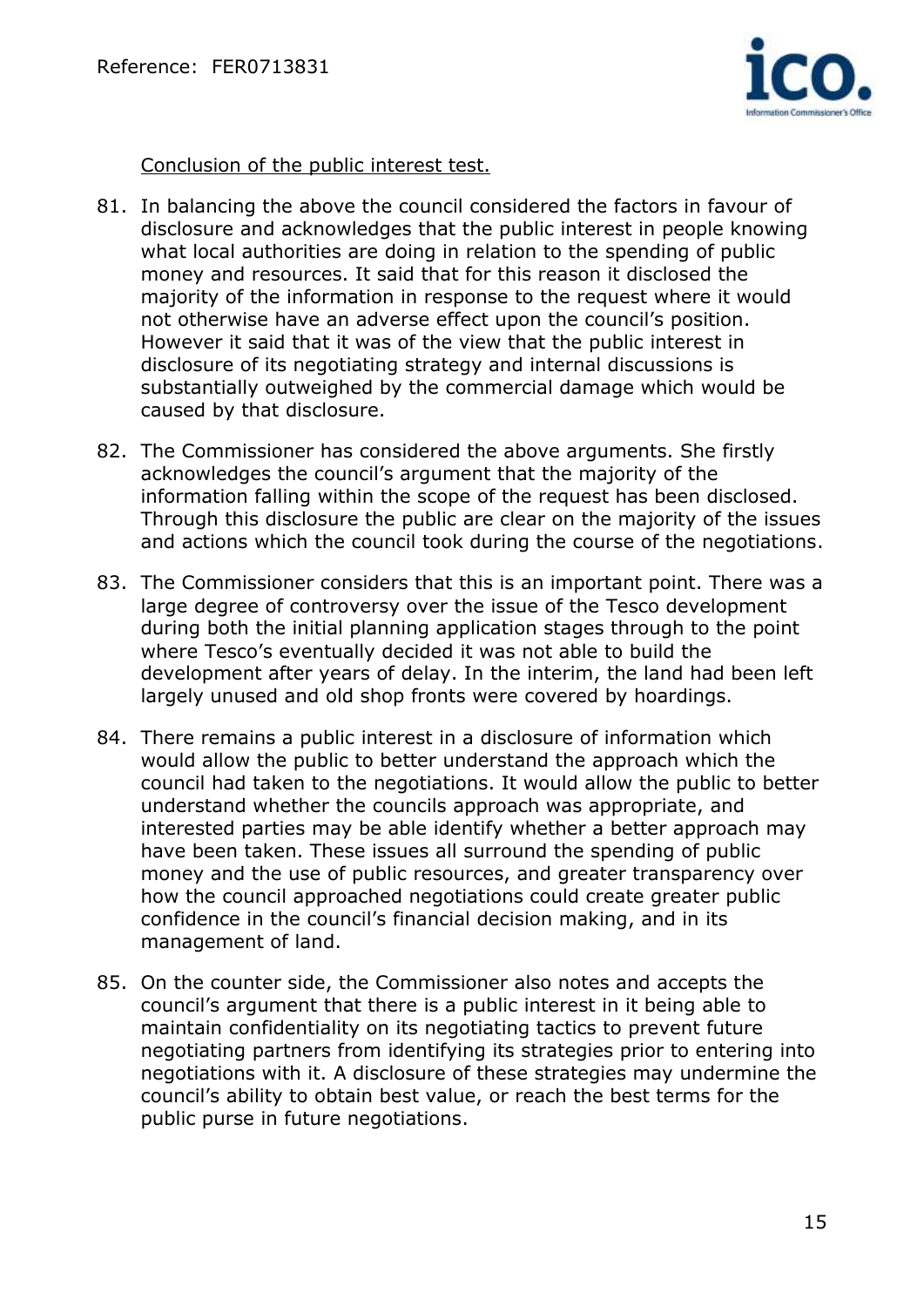

- 86. Having considered the above the Commissioner is satisfied that the public interest in the exception being maintained outweighs the public interest in the information being disclosed in this instance. A disclosure of the tactics used in this situation does affect the council's ability to employ the same strategy in the future in similar situations. Although the Tesco negotiations have been concluded, a disclosure of the information risks affecting the councils negotiating tactics into the future, and at worst could potentially risk a loss of public funds if the council fails to obtain best value in subsequent negotiations as a result of the disclosure.
- 87. The Commissioner has therefore decided that the council was correct to apply Regulation 12(5)(e) to this information.

## Regulation 12(4)(e)

- 88. The council has applied Regulation 12(4)(e) to one set of documents; an email trail relating to discussions between council staff. The council said that the sole purpose of the email correspondence was to inform relevant staff members about matters and to enable them to make further decisions. It confirmed that the information was not in the public domain and that it was never intended that it should be released externally.
- 89. Having considered the withheld information the Commissioner is satisfied that the information is internal communications and that the exemption is therefore engaged.
- 90. Again Regulation 12(4)(e) is subject to a public interest test. The test, provided in Regulation 12(1)(b), is whether in all the circumstances of the case, the public interest in maintaining the exception outweighs the public interest in disclosing the information. Again Regulation 12(2) provides a presumption towards the disclosure of the information.

## The public interest

## The public interest in the disclosure of the information

- 91. Again the council again outlined the public interest factors it had identified in the disclosure of the information:
	- To promote transparency.
	- Accountability in spending public money, protecting the public purse.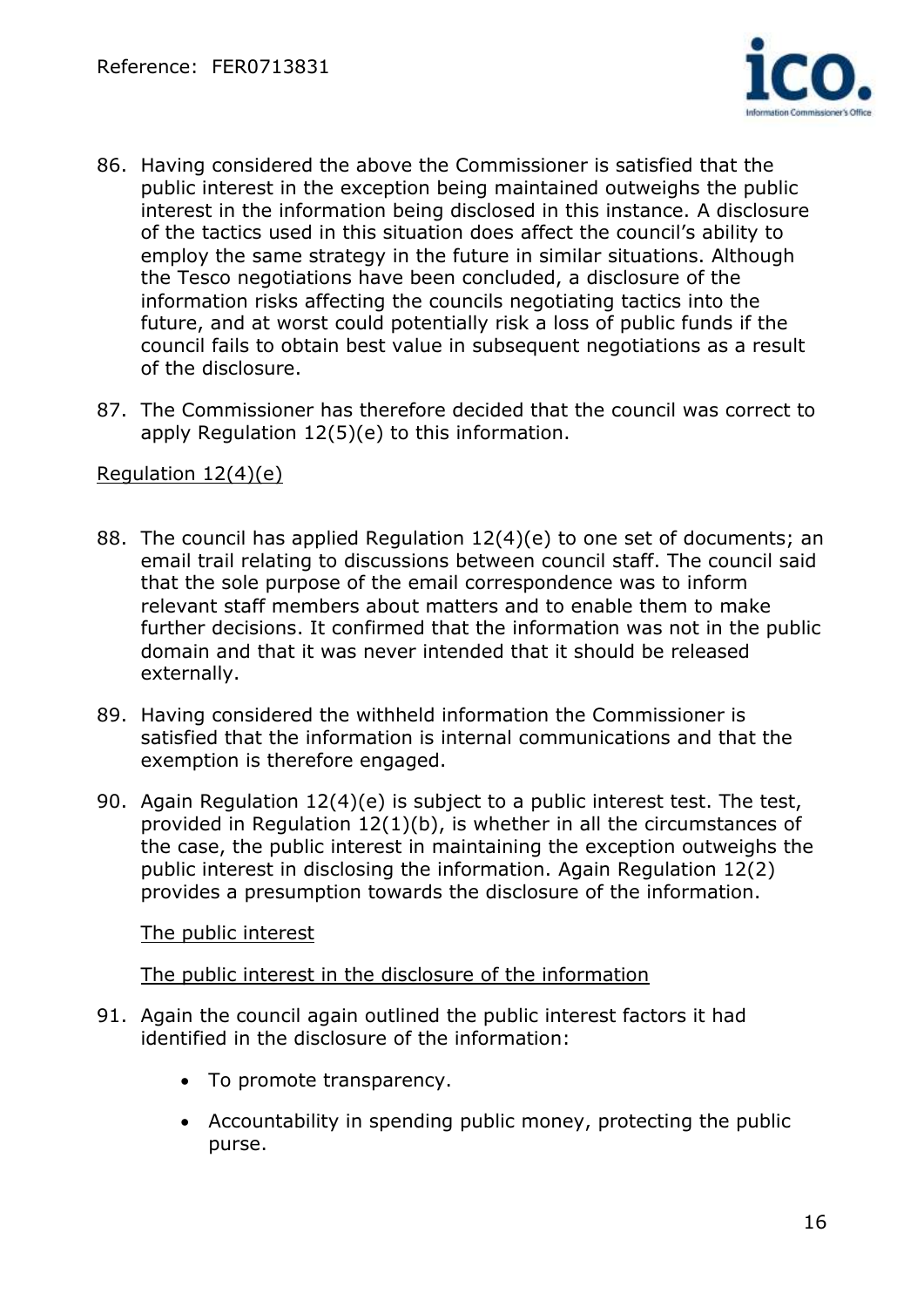

- To create greater public awareness and understanding of environmental matters.
- To encourage more effective public participation in environmental decision making.

## The public interest in the exception being maintained

- 92. The council argued the following public interest arguments are relevant to the exception being maintained:
	- The inability for officers to have open/frank discussions on options available without ever present risk that those options will be made public every time a request for disclosure is received.
	- The council argues that it should be afforded the freedom to debate and brainstorm issues and strategies without fear of being scrutinised for each and every thought. It said that if that were the case, officers would end up not committing anything to writing, discussions will be noted and important options to be considered will not be fully explored leading to the conduct of public affairs becoming less transparent rather than more.

## Conclusion of the public interest test

- 93. The council's point that a disclosure of the information would have an effect upon the way council internal discussions would be approached if this information were to be disclosed. This is relates to the 'chilling effect' such a disclosure might cause if sensitive information contained within relevant information is disclosed. The Commissioner notes however that the arguments provided by the council are generic in nature and have not been applied specifically to the information withheld in the email chain, outlining reasons why this particular information might have the effect of curtailing discussions etc in the future.
- 94. The Commissioner recognises that following the implementation of the FOI Act and the EIR public employees must always bear in mind that their actions may be subject to scrutiny and their recorded conversations may be required to be disclosed if a request for that information is received and no exemptions or exceptions are applicable to withhold them.
- 95. In this case some information within the withheld documents is sensitive as it provides opinion, advice and discussions within the council regarding third parties actions in relation to the development. Additionally the Commissioner recognised in her previous decision notice that the information was also exempt under Regulation 12(5)(e) at that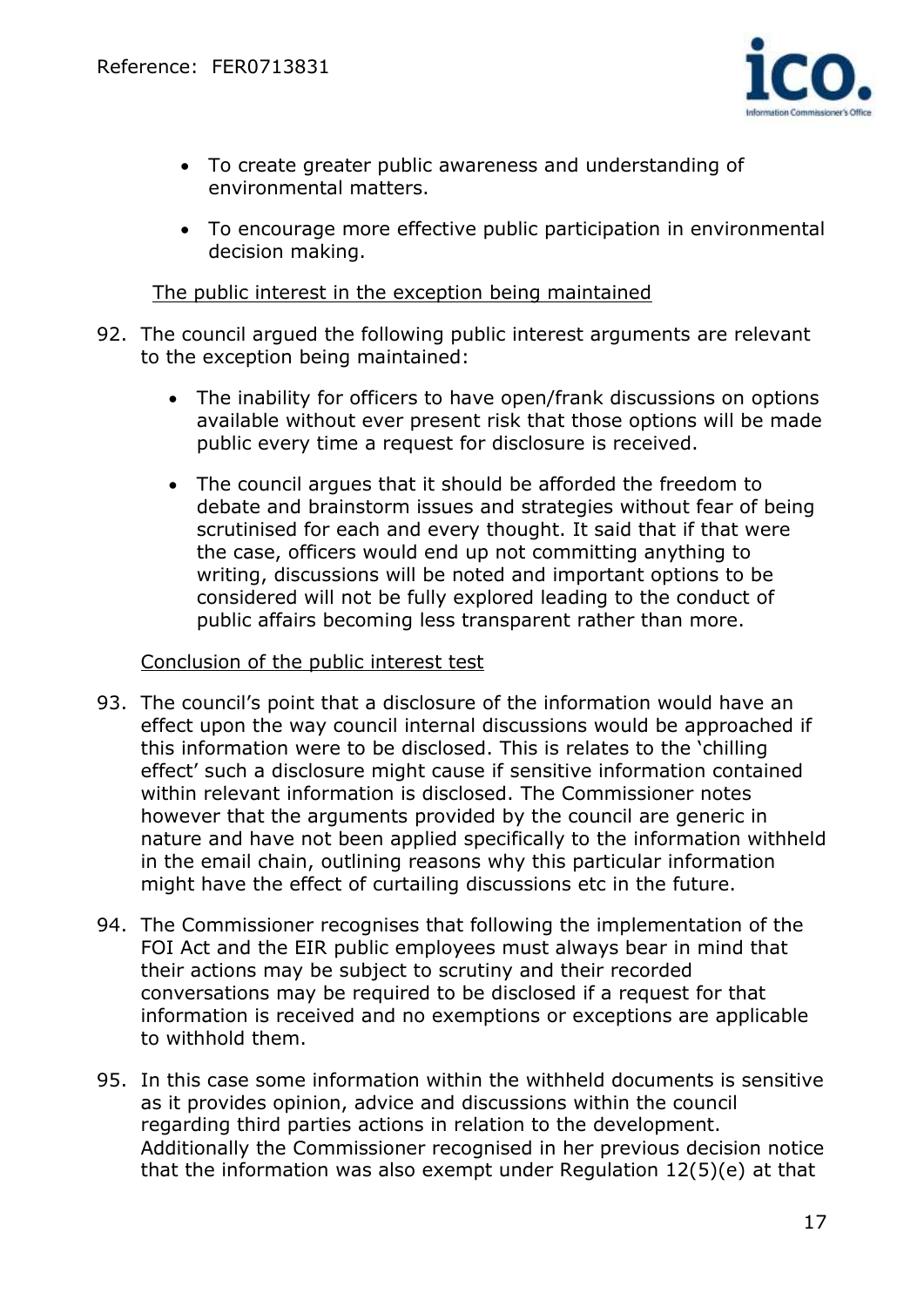

time due to the ongoing negotiations. This is no longer the case insofar as this land is concerned.

- 96. The Commissioner notes that the change in circumstances surrounding the use of the land over time has reduced the public interest in the exception being maintained for this information. The Commissioner notes that Tesco no longer intends to build on the site, and it has now been sold to developers who intend to build housing. Although this is the case, the Commissioner recognises that the information still retains relevance and retains a degree of sensitivity concerning third parties.
- 97. Given the generic nature of the arguments provided by the council on this information the Commissioner has not been persuaded that the public interest in the exception being maintained outweighs that in the information being disclosed for the entirety of the correspondence. Part of the information discusses the options which were open to the council at that time, and there is a strong public interest in this information being disclosed in order to inform the public of the options which the council considered it had open to it. This is particularly the case given the contentious situation regarding the land which had been ongoing for a number of years at that time.
- 98. However she notes and accepts that one part of the document does contain information which retains its sensitivity. The Commissioner therefore considers that the council was correct to apply Regulation 12(4)(e) to the entirety of the email dated 11 March 2013 sent at 11:01.
- 99. Additionally, the Commissioner recognises that in requiring the disclosure of this email correspondence, one part of this correspondence contains sensitive personal data. For the reason outlined in paragraphs 39 to 42 in her analysis of section 40(2) above she accepts that section 40(2) applies to the last part of the sentence in the third from last paragraph in the email dated 8 April 2013 at 14:37.
- 100.In short therefore she has decided that the information withheld by the council under Regulation 12(4)(e), should be disclosed, other than an email dated 11 March 2013 sent at 11:01 and the last sentence of the third paragraph from last in an email dated 8 April 2013 sent at 14:37.